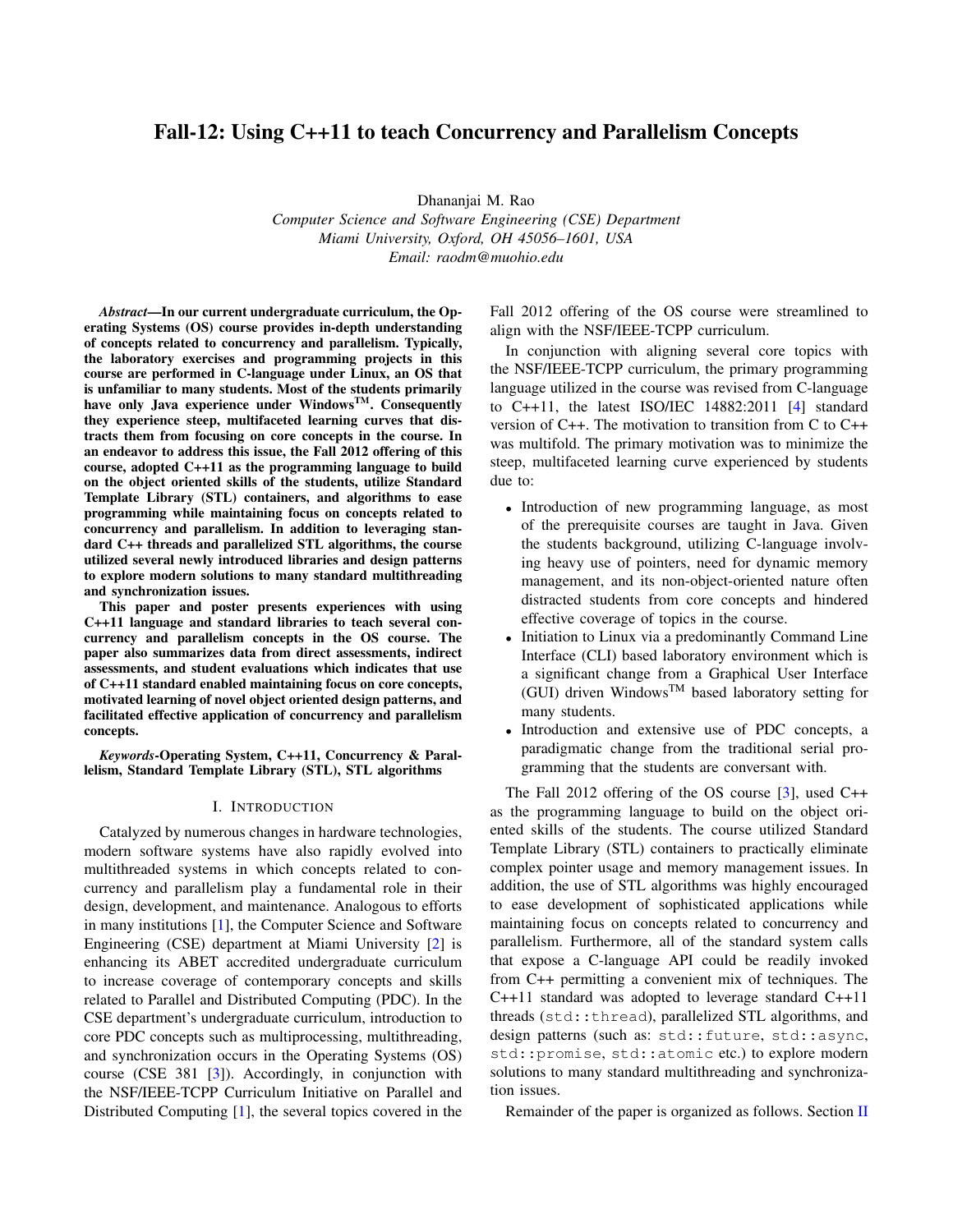provides an overview of the course settings and the student body in the Fall 2012 offering of this course. A brief overview of various lectures, laboratory exercises, and homework projects used in the course are discussed in Section [III.](#page-1-1) Feedback and statistics collated from both formative direct assessments and summative indirect assessments conducted during the course to evaluate the effectiveness of using C++11 are discussed in Section [IV](#page-2-0) along with brief concluding remarks.

## II. COURSE SETTING

<span id="page-1-0"></span>The CSE-381: Operating Systems (OS) [\[3\]](#page-3-2) is a core course, requiring Data Structures (CSE 274 [\[5\]](#page-3-4)) and Computer Architecture (CSE 278 [\[6\]](#page-3-5)) as prerequisite courses. Consequently, most students have a junior or senior standing. The Fall 2012 offering of the OS course was a three credit hour course that consisted of two sections that were taught in a lecture-laboratory setting with two lecture hours and two laboratory hours each week. The lectures were conducted in a traditional class room setting for all students from the two sections combined together. The Fall 2012 course consisted of 39 students with an almost even split between juniors and seniors, with seniors slightly outnumbering the juniors. Furthermore, the class included students from the following four majors from two different departments: 23 computer science and 4 software engineering students from the CSE department; 9 computer engineering and 3 electrical engineering students from the Electrical and Computer Engineering (ECE) department. The course used the following two textbooks that were available in electronic form to all students: "Operating System Concepts" by Silberschatz *et al* [\[7\]](#page-3-6) and "C++ Concurrency in Action: Practical Multithreading" by Williams [\[8\]](#page-3-7).

#### III. COURSEWORK

<span id="page-1-1"></span>The Operating Systems (OS) [\[3\]](#page-3-2) course provides a broad coverage of OS concepts including the topics pertaining to parallel and distributed computing, such as: multitasking, process management, Inter-Process Communication (IPC), multithreading, race conditions, process synchronization, deadlocks, and brief introduction to distributed operating systems [\[9\]](#page-3-8). Various course materials including revised course syllabus, PowerPoint presentations, laboratory exercises, homework assignments, and handouts are available as Supplementary Online Material (SOM) for this paper via [http://www.users.muohio.edu/raodm/cse381](http://www.users.muohio.edu/raodm/cse381_edupar13/)\_edupar13/.

Table [I](#page-1-2) summarizes the time invested in covering various concurrency and parallelism topics in the course. The course increased emphasis on multithreading which required an extra week of course work. Consequently, to accommodate this extra week, the first week that was reserved for review of pertinent computer architecture concepts was coverted into a comprehensive homework assignment involving extensive

<span id="page-1-2"></span>Table I SUMMARY OF TIME (IN HOURS) INVESTED IN VARIOUS NSF/IEEE-TCPP CURRICULUM TOPICS. THE COLUMNS TITLED KNOW., COMP., APPL. CORRESPOND TO BLOOM'S TAXONOMY LEVELS OF KNOWLEDGE, COMPREHENSION, AND APPLICATION.

| Topic               | Know. | Comp. |   |
|---------------------|-------|-------|---|
| Language Extensions | 0.25  |       |   |
| Compiler directives | 0.25  | 0.25  |   |
| Libraries           | 0.1   | 0.5   |   |
| Data Races          | 0.25  | 0.5   |   |
| Synchronization     | 0.25  | 0.25  |   |
| Critical regions    | 0.25  | 0.5   | っ |
| Producer-consumer   | 0.25  | 0.5   |   |
| <b>Monitors</b>     | 0.25  | 0.25  |   |

Course materials are available as Supplementary Online Material (SOM) via [http://www.users.muohio.edu/raodm/cse381](http://www.users.muohio.edu/raodm/cse381_edupar13/)\_edupar13/.

literature review (see Homework #2 in SOM [\[9\]](#page-3-8)). Furthermore, the lecture session on introduction to Linux was substituted with a comprehensive instructor-guided laboratory exercise (see Topic #1 in SOM [\[9\]](#page-3-8) for exercise).

The course commenced with rapid review of core concepts in C++ along with laboratory exercises providing applied skills required to develop programs under Linux using the GNU Compiler Collection (GCC) tool-set. Next the course covered Standard Template Library (STL) containers, primarily std::vector and std::unordered\_map, iterators, and introduced STL algorithms (refer to Topic #2 in SOM [\[9\]](#page-3-8)). The STL containers internally manage memory thereby initially insulating students from issues associated with dynamic memory management, which was taught later in the course. The students were motivated to work with STL algorithms and C++11 lambdas to streamline their programs and ease development of sophisticated software. Laboratory exercises and homework projects (see SOM [\[9\]](#page-3-8)) were used to further students understanding and use of STL algorithms.

The STL algorithms do require a declarative-programming style thought process which the students found a bit more challenging than anticipated. Consequently, it was necessary to invest additional lecture time and laboratory exercise to ensure students were confortable with the thought process and strategies for problem solving with declarative programming. However, the learning curves were not too steep to distract the class from core concepts. Laboratory exercises, further explored the benefits of STL algorithms that perform automatic multithreading using OpenMP. The simplicity and significant performance improvements realized using multithreading excited the students and set the stage for introducing concurrency and parallelism concepts. However, in retrospect, reiteration of the benfits automatic multithreading seems to be needed to ensure students fully appreciate its advantages. Consequently, in the next offering of this course, a suitable homework exercise reemphasizing this topic will be introcued.

Having explored implicit multithreading, the course proceeded to cover explicit multithreading. The C++11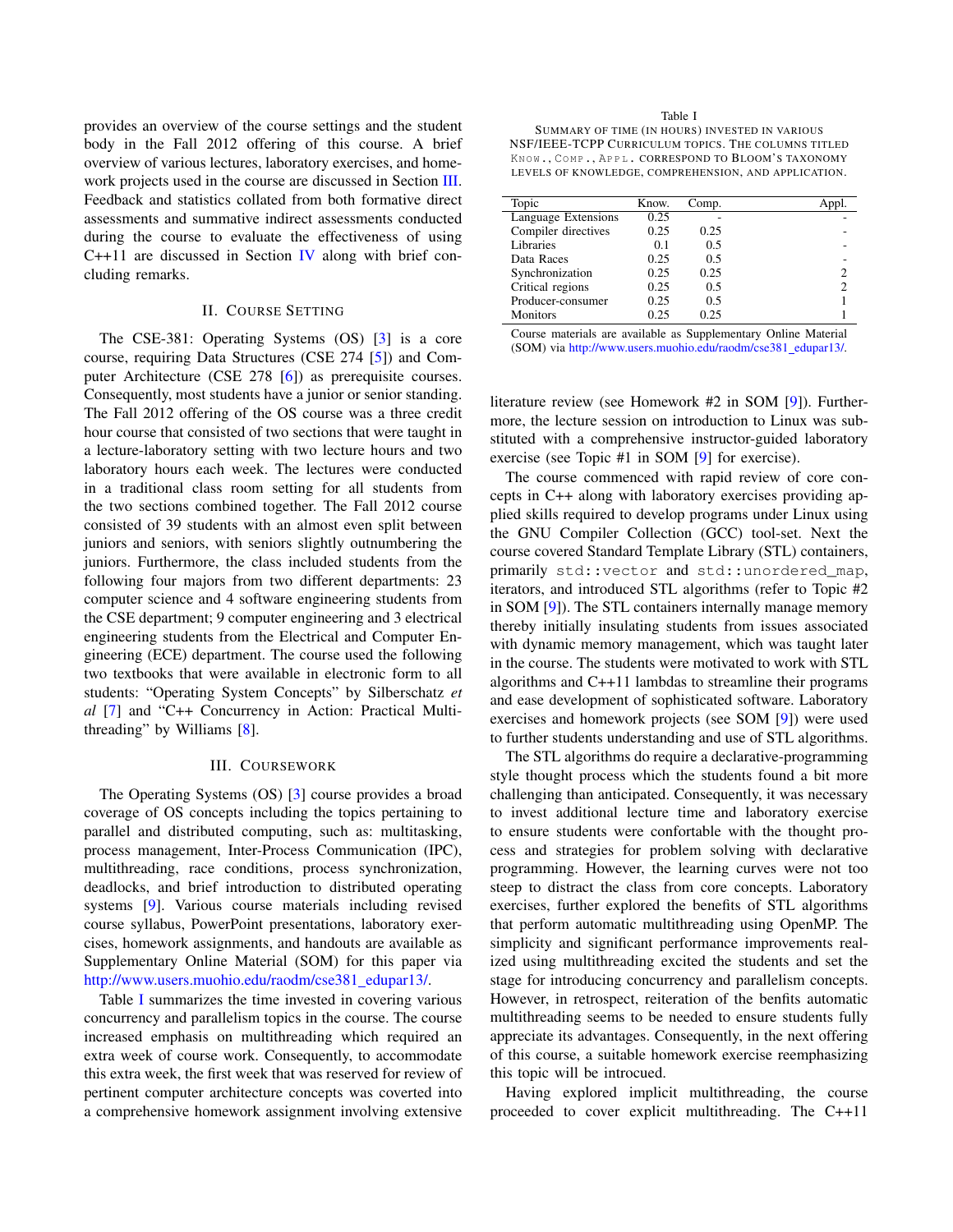std::thread class makes creating and use of threads a straightforward task as it provides more convenient and intuitive wrappers around the underlying pthreads library [\[8\]](#page-3-7). Consequently, one lecture was sufficient to introduce the concept of multithreading, use of the std::thread class, and discuss basics of race conditions (see Topic #3 in SOM [\[9\]](#page-3-8)). Having covered race conditions, the std::mutex and std::lock\_guard classes in C++11 were used to develop critical sections. The std::lock\_guard uses the conventional RAII approach to provide an exception safe mechanism for locking and unlocking the mutex [\[8\]](#page-3-7).

Next, the concept of monitors were covered along with C++11's std::condition\_variable class that provides a powerful yet intuitive implementation for monitors. The std:: condition variable also provides wait and notify methods that can be further streamlined using C++11 lambdas. Using these classes a complex producerconsumer type interaction is simplified to few lines of elegant C++11 code (refer to Topic #3 PowerPoint presentation in SOM [\[9\]](#page-3-8)). Combined with STL algorithms the students were able to develop a sophisticated multithreaded file processing application (see Homework #9 in SOM [\[9\]](#page-3-8) for details). Another homework project also required students to write an essay to compare and contrast the C++11 solution against the performance and elegance of a Javabased solution (see Homework #10 in SOM [\[9\]](#page-3-8) for details).

The course also introduced students to new concurrency design patterns, namely: std::future, std::async, and std::promise [\[8\]](#page-3-7). These design patterns provide convenient API for utilizing concurrency of multi-core architectures by developing programs involving asynchronous methods in the background. These concepts were covered as part of lectures and empirically explored using laboratory exercises (see [\[9\]](#page-3-8) for details).

#### IV. RESULTS

<span id="page-2-0"></span>Several direct formative assessments were conducted as an integral part of the course in the form of laboratory exercises and homework assignments. Pertinent laboratory exercises and homework are available as SOM via [http://www.users.](http://www.users.muohio.edu/raodm/cse381_edupar13/) [muohio.edu/raodm/cse381](http://www.users.muohio.edu/raodm/cse381_edupar13/)\_edupar13/. The assessments indicated that the students were able to rapidly learn and apply new concurrency and parallelism concepts by developing complex applications. The students reported that most of the time invested in multithreading-related homework dealt with understanding, implementing, and troubleshooting concurrency issues in their programs. Furthermore, the students reported that they did not struggle with memory management and their negative perceptions about C++ where significantly changed by the course.

Laboratory experiments involving performance improvements and performance comparisons seemed to pique the students interest. For example, laboratory experiments exploring the effectiveness of using parallel version of standard algorithms elicited verbose commentary in lab reports from the students as they explored various configurations and varying number of threads (see Exercise #13 in SOM [\[9\]](#page-3-8) for details). Similarly, experiments exploring the effect of compiler optimizations (using compiler flags  $-02$  and  $-03$ ) also excited the students. These performance optimizations, particularly the ability to automatically multithread STL algorithms, seemed to swing the student's interest to focus on PDC concepts and questions about internals of how the libraries accomplished the task significantly increased. Furthermore, the compiler optimizations triggered active discussions on instruction set architectures, pipelining, Streaming SIMD Extensions (SSE), and superscalar operations on modern CPUs.

Indirect assessments to selected questions were obtained at the end of the course through free-form responses in the summative assessments. Specifically, student responses to the following question was analyzed: *"The STL algorithms such as* std::sort*,* std::find*, etc. provide a mechanism to automatically (via compiler flags) multi-thread calls to these methods. Briefly comment on whether if you think this approach was useful to learn to appreciate threading and effective use of multi-core CPUs? Note: This question is soliciting your honest opinion and therefore there is no correct or incorrect answer for this question."*

Analysis of students' responses to the above question indicated that a majority of students perceived automatic multithreading performed by the parallel implementation of standard C++ algorithms was useful and an effective way to learn about PDC concepts. Student feedback also indicated that it piqued their interest in developing parallel implementation of algorithms and thread management issues at the operating system (OS) level.

Additional indirect *anonymous* assessments were collected as part of the department's ABET accreditation process. The automated indirect assessment system compares pre- and post-course surveys of student perception of knowledge of course learning outcomes. Table  $II$  lists the pre- and post-course survey responses. These anonymous surveys are optional and the pre-course responses were obtained from 41 students while post-course surveys were completed by just 26 students. The numerical values in the range 1 through 5 correspond to the following set of choices — *1*: strongly disagree, *2*: disagree, *3*: indifferent, *4*: Agree, and *5*: strongly agree. Lower average values for pre-course outcomes survey indicates that students are not very confident about their understanding of the topic. Conversely, higher numbers recorded for post-course outcomes survey indicate that most students felt that they had gained a better understanding of the PDC concepts after completing the course.

The indirect assessments also confirmed that students gained a good understanding of PDC concepts and were